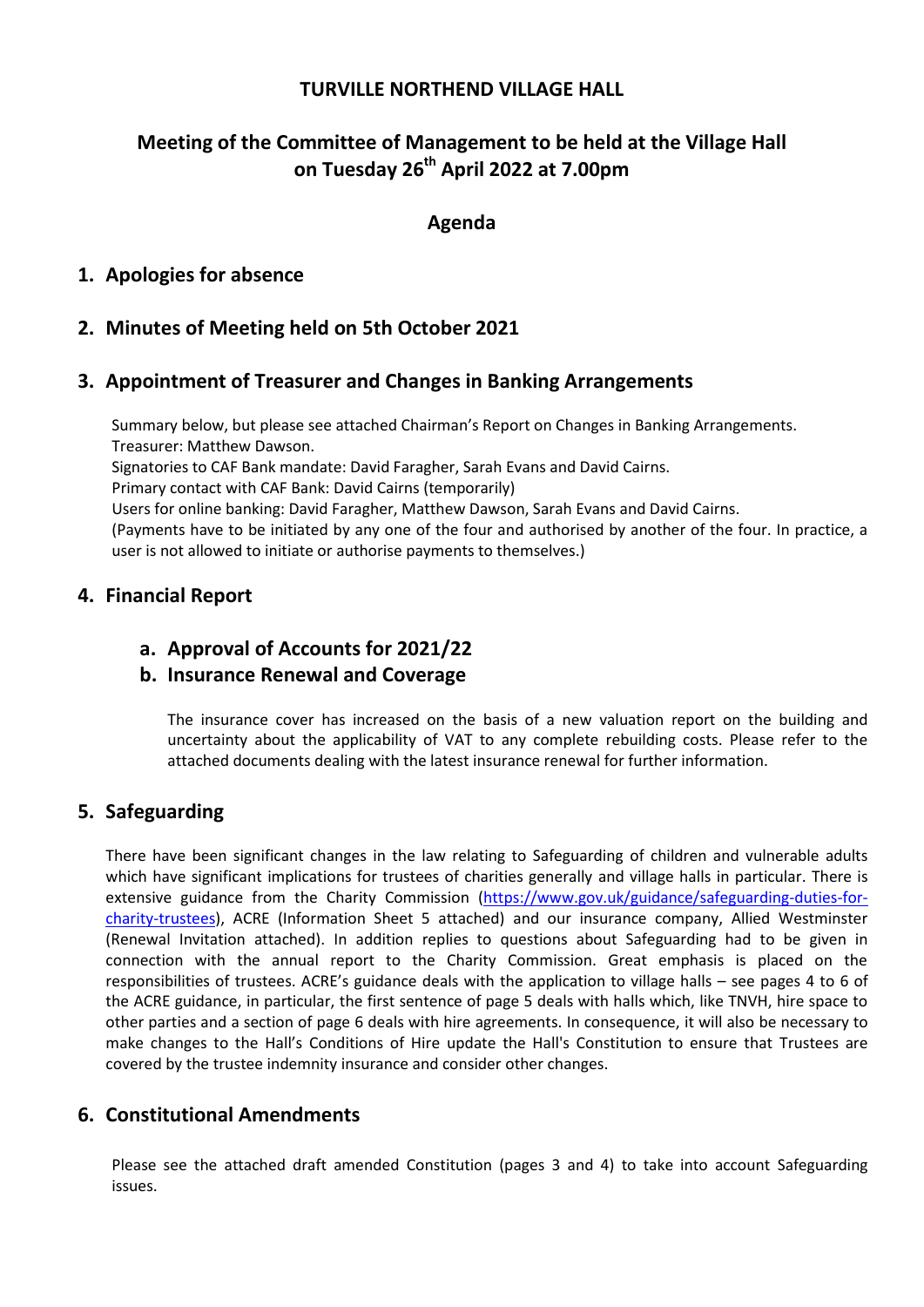# **7. Maintenance; Current and Future**

- **a. Roof**
- **b. Refurbishment of main hall floor**
- **c. Heating and other electrical installation and electricity supply**
- **8. Repairs to Northend common**
- **9. Bookings and Lettings**

## **10.Marketing**

## **11.Events**

Including a proposal to establish an Events Committee

# **12.Community Events – Queen's Platinum Jubilee**

**13. Recruitment of Trustees and Volunteers**

# **14. Date of next Meeting [October 2022]**